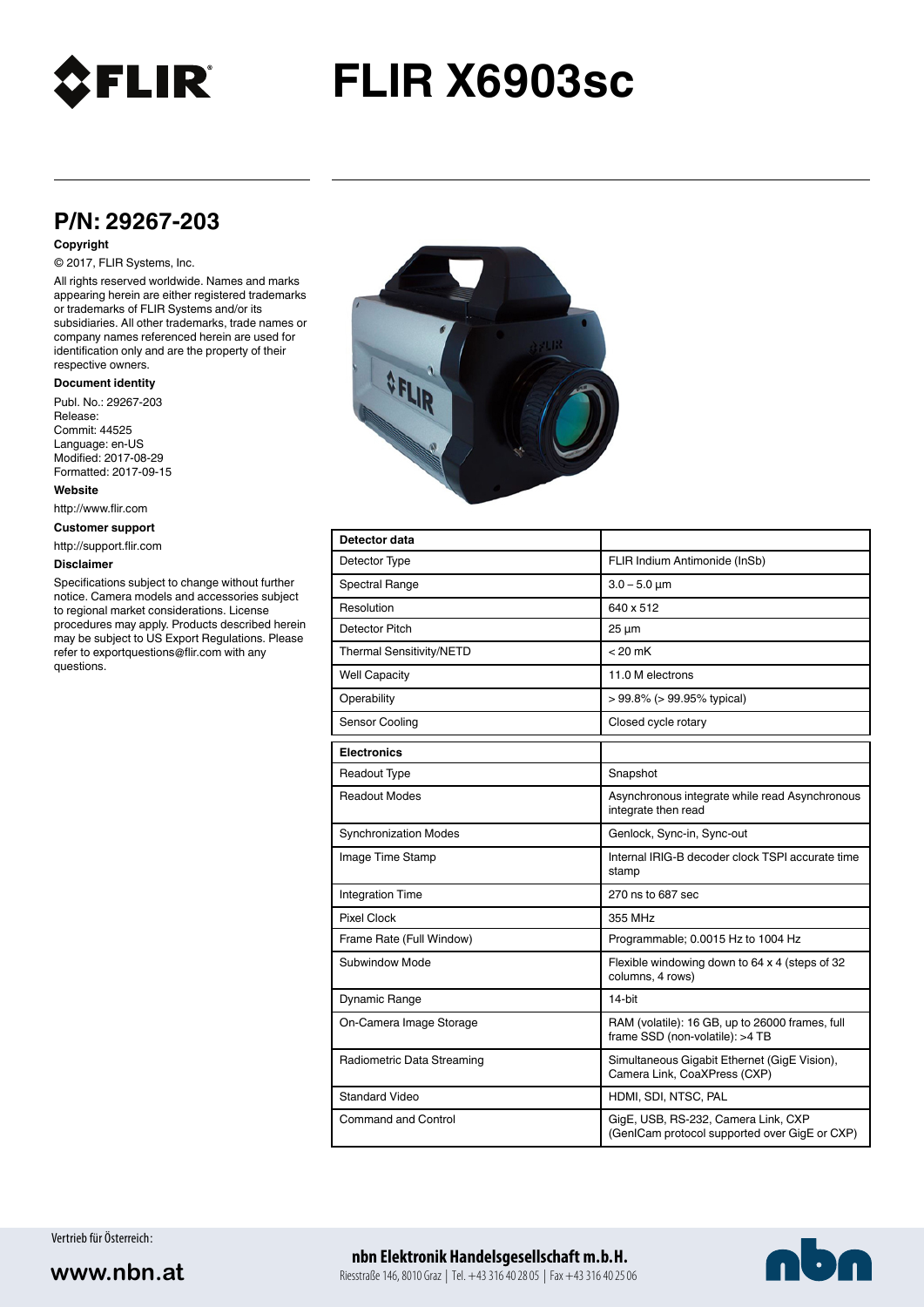

**P/N: 29267-203**

© 2017, FLIR Systems, Inc. #29267-203; r. /44525; en-US

FLIR®

| <b>Temperature Measurement</b>          |                                                                                                                                                                                                                                                                                                |
|-----------------------------------------|------------------------------------------------------------------------------------------------------------------------------------------------------------------------------------------------------------------------------------------------------------------------------------------------|
| <b>Standard Temperature Range</b>       | -20°C to 350°C (-4°F to 662°F)                                                                                                                                                                                                                                                                 |
| Optional Temperature Range              | Up to 1,500°C (2,732°F) Up to 3,000°C (5,432°F)                                                                                                                                                                                                                                                |
| Accuracy                                | $\pm$ 1°C or $\pm$ 1% of reading:<br>0°C to +3000°C (17 mm, 25 mm, 50 mm, 100<br>mm, 200 mm lenses)<br>$\pm$ 2°C or $\pm$ 2% of reading:<br>$-20^{\circ}$ C to 0 $^{\circ}$ C (17 mm, 25 mm, 50 mm, 100<br>mm, 200 mm lenses)<br>-10 $\degree$ C to +500 $\degree$ C (1x & 4x Close Up lenses) |
| <b>Optics</b>                           |                                                                                                                                                                                                                                                                                                |
| Camera f/Number                         | f/4.1                                                                                                                                                                                                                                                                                          |
| Available Lenses (Uses FLIR HDC Optics) | 17 mm, 25 mm, 50 mm, 100 mm, 200 mm                                                                                                                                                                                                                                                            |
| Close-up Lenses/Microscopes             | 1x, $4x$ (3-5 $\mu$ m)                                                                                                                                                                                                                                                                         |
| Lens Interface                          | FLIR HDC (4-tab bayonet)                                                                                                                                                                                                                                                                       |
| Focus                                   | Manual                                                                                                                                                                                                                                                                                         |
| Filtering                               | 4-position motorized filter wheel, standard 1-inch<br>filters                                                                                                                                                                                                                                  |
| Image/Video Presentation                |                                                                                                                                                                                                                                                                                                |
| Palettes                                | Selectable 8-bit                                                                                                                                                                                                                                                                               |
| Automatic Gain Control                  | Manual, Linear, Plateau equalization, ROI, DDE                                                                                                                                                                                                                                                 |
| Overlay                                 | Customizable (IRIG-B, Date, Integration time,<br>Internal temp, Frame rate, Sync mode, Cooler<br>hours)                                                                                                                                                                                        |
| Video Modes                             | HD: 720p/50/59.9 Hz, 1080p/25/29.9 Hz, SD:<br>NTSC, PAL                                                                                                                                                                                                                                        |
| Digital Zoom                            | 1x, 4x, 4:3                                                                                                                                                                                                                                                                                    |
| General                                 |                                                                                                                                                                                                                                                                                                |
| <b>Operating Temperature Range</b>      | -20°C to 50°C (-4°F to 122°F)                                                                                                                                                                                                                                                                  |
| Shock/Vibration                         | 40 g, 11 msec 1/2 sine pulse/4.3 g RMS random<br>vibration, all 3 axes                                                                                                                                                                                                                         |
| Power                                   | 24 VDC (< 50 W steady state)                                                                                                                                                                                                                                                                   |
| Weight w/Handle, w/o Lens               | 6.35 kg (14 lbs)                                                                                                                                                                                                                                                                               |
| Size (L x W x H) w/o Lens, Handle       | 249 x 158 x 147 mm (9.8 x 6.2 x 5.8 in.)                                                                                                                                                                                                                                                       |
| Mounting                                | 2 x 1/4 in. -20<br>$1 \times 3/8$ in. -16<br>4 x #10-24<br>Side: 3x 1/4 in. -20 (each side)                                                                                                                                                                                                    |

## **Supplies & accessories:**

- 4203499; Lens 3-5 um 100 mm f/2.5 HDC Bayonet
- 4205267; Lens 3-5 um 17 mm f/2.5 HDC Bayonet
- 4205268; Lens 3-5 um 200 mm f/2.5 HDC Bayonet
- 4203497; Lens 3-5 um 25 mm f/2.5 HDC Bayonet
- 4203498; Lens 3-5 um 50 mm f/2.5 HDC Bayonet
- 29425-004; Lens, 3-5 um, 4X microscope, f/4 HDC Bayonet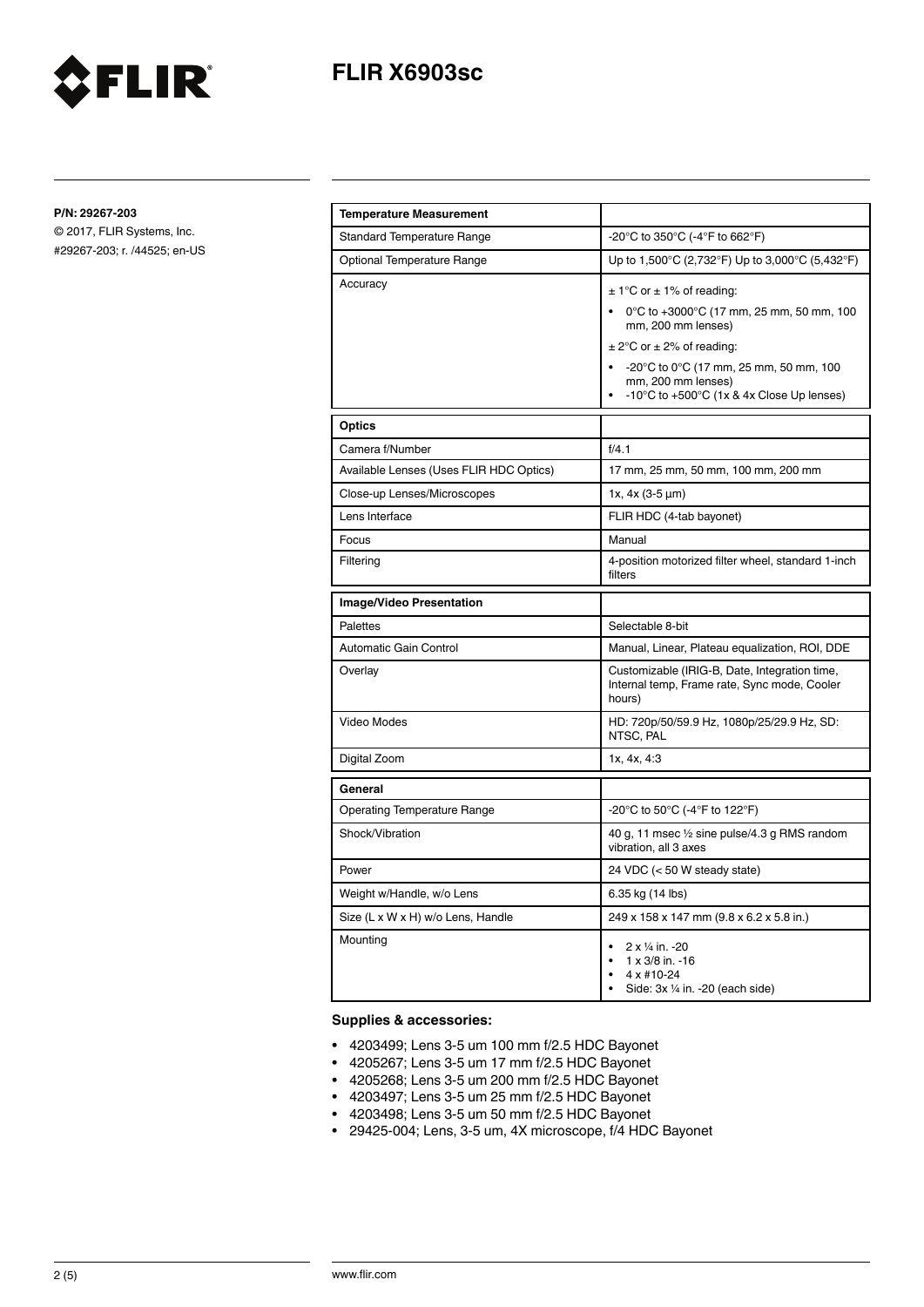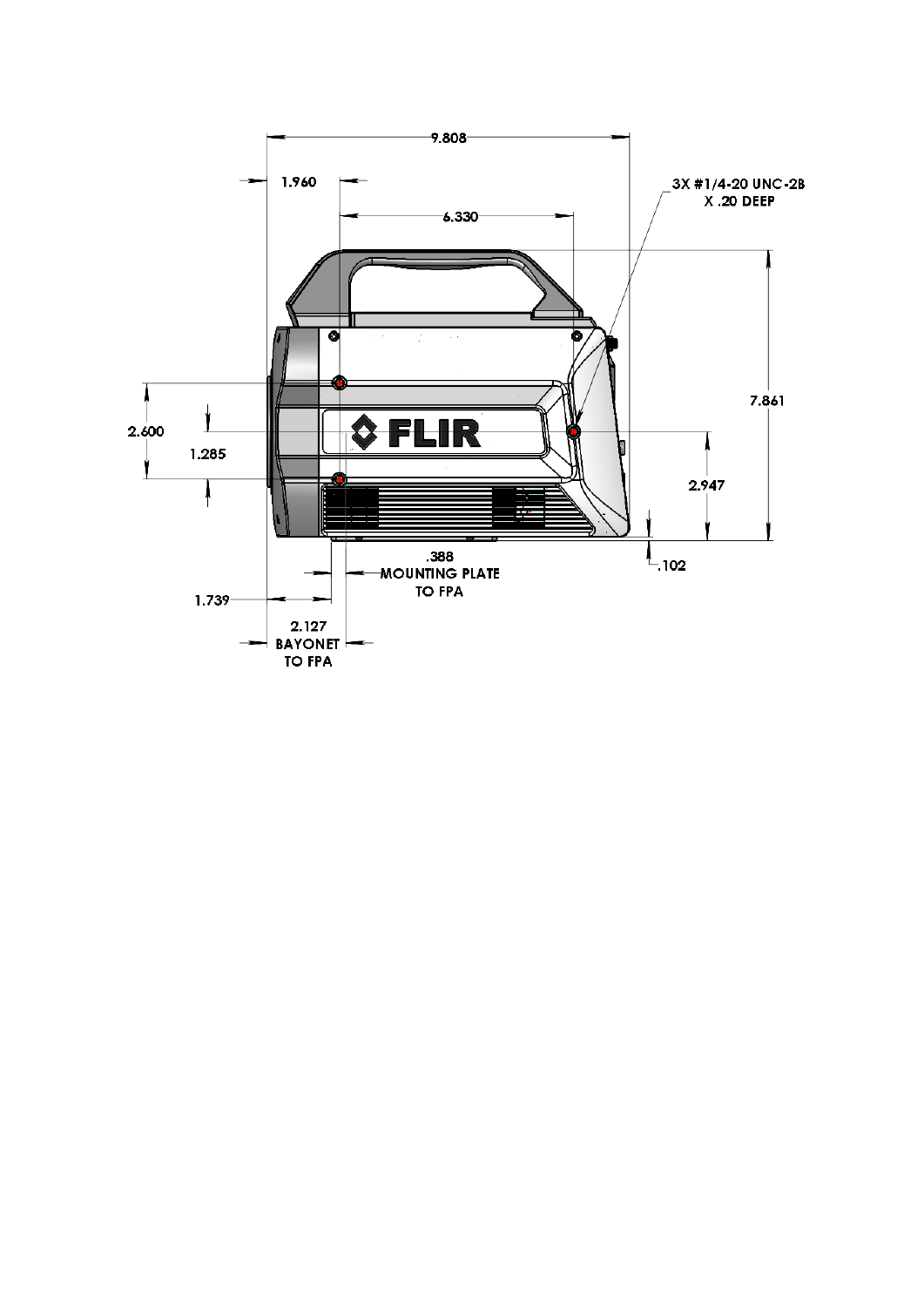